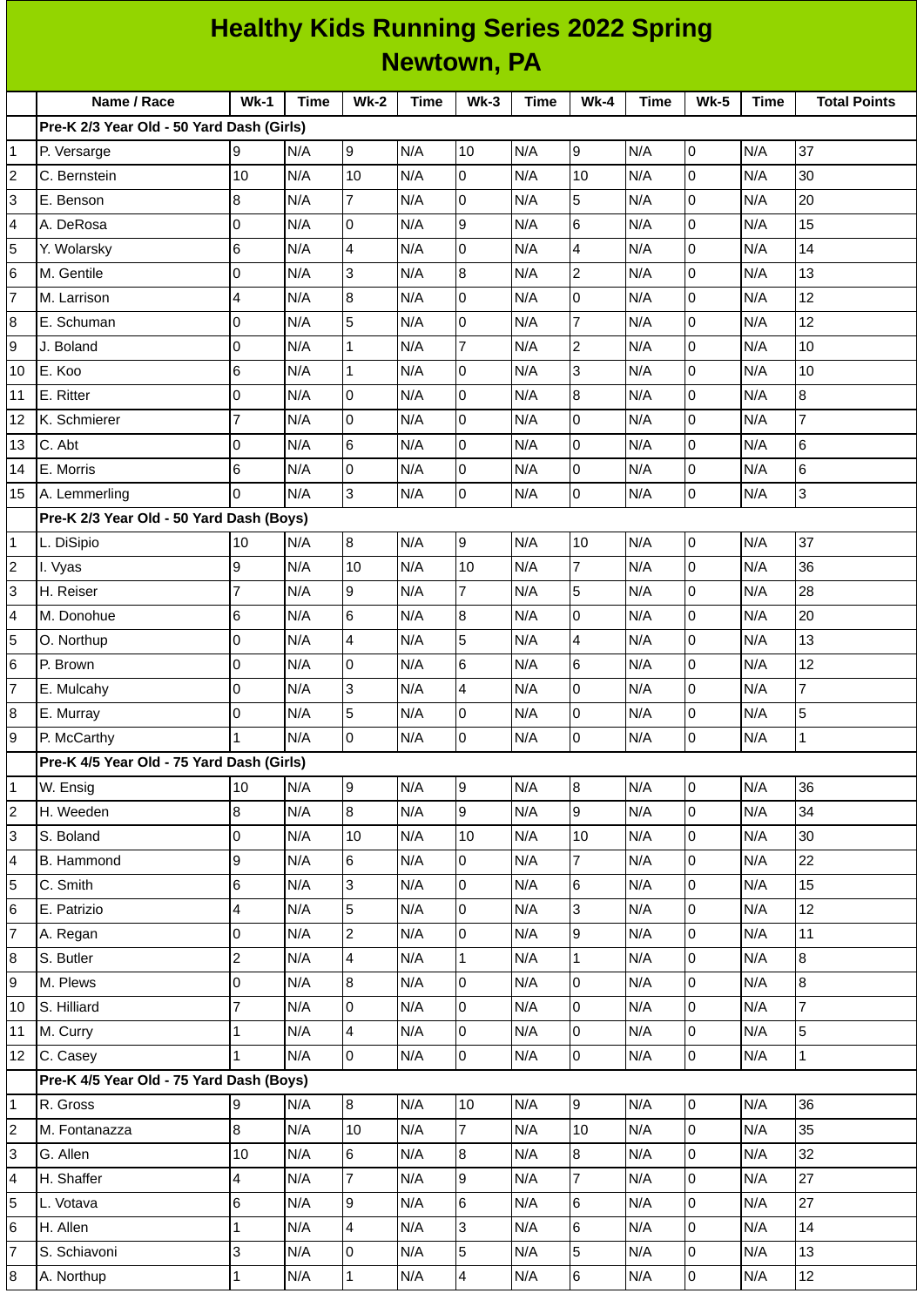## **Healthy Kids Running Series 2022 Spring Newtown, PA**

| 0<br>0<br>N/A<br>0<br>10<br>O. Deckman<br>$\overline{c}$<br>3<br>3<br>N/A<br>$\mathsf 0$<br>N/A<br>9<br>$\mathbf{1}$<br>N/A<br>N/A<br>N/A<br>O. Mulcahy<br>$\overline{c}$<br>6<br>$\overline{c}$<br>$\mathbf{1}$<br>$\overline{0}$<br>T. De Santis<br>N/A<br>N/A<br>N/A<br>$\mathbf{1}$<br>N/A<br>N/A<br>11<br>$\overline{c}$<br>$\mathbf{1}$<br>0<br>3<br>$\mathsf 0$<br>N/A<br>$6\phantom{1}$<br>N/A<br>N/A<br>N/A<br>N/A<br>12<br>C. Benson<br>5<br>$\mathsf 0$<br>$\overline{c}$<br>N/A<br>N/A<br>W. Wiechnik<br>N/A<br>$\mathbf 1$<br>N/A<br>$\mathbf 1$<br>N/A<br>13<br>$\mathbf{1}$<br>$\mathbf{1}$<br>5<br>$\mathbf{1}$<br>$\overline{c}$<br>$\mathsf 0$<br>N/A<br>J. Patrizio<br>$\mathbf{1}$<br>N/A<br>N/A<br>N/A<br>N/A<br>14<br>$\mathsf 0$<br>N/A<br>$\mathbf{1}$<br>N/A<br>$\mathbf 1$<br>N/A<br>$\mathbf 1$<br>N/A<br>N/A<br>4<br>S. Meyer<br>$\mathbf{1}$<br>15<br>$\mathsf 0$<br>3<br>$\mathbf{1}$<br>$\mathbf{1}$<br>R. Sall<br>0<br>N/A<br>N/A<br>N/A<br>$\mathbf 1$<br>N/A<br>N/A<br>16<br>$\overline{0}$<br>3<br>J. Yanczak<br>$\mathbf{1}$<br>N/A<br>N/A<br>N/A<br>0<br>N/A<br>$\mathbf 1$<br>N/A<br>$\mathbf 1$<br>17<br>3<br>$\mathbf 1$<br>$\mathbf 1$<br>$\overline{0}$<br>N/A<br>R. Herb<br>$\mathbf{1}$<br>N/A<br>N/A<br>N/A<br>$\overline{0}$<br>N/A<br>18<br>0<br>0<br>$\mathsf{O}\xspace$<br>$\mathbf 1$<br>N/A<br>N/A<br>N/A<br>0<br>N/A<br>N/A<br>$\overline{1}$<br>19<br>J. Segal<br>$\mathsf 0$<br>0<br>N/A<br>N/A<br>$\mathsf 0$<br>N/A<br>$\mathbf{1}$<br>J. McCarthy<br>N/A<br>N/A<br>0<br>20<br>1<br>0<br>$\overline{0}$<br>$\mathbf 1$<br>$\overline{0}$<br>$\overline{0}$<br>L. Mancini<br>N/A<br>N/A<br>N/A<br>N/A<br>$\overline{1}$<br>N/A<br>Kindergarten & 1st Grade - 1/4 Mile (Girls)<br>$\boldsymbol{9}$<br>28<br>C. Weeden<br>01:54<br>8<br>01:55<br>$\mathbf{1}$<br>02:57<br>$\overline{0}$<br>N/A<br>10<br>01:52<br>1<br>8<br>28<br>J. Allen<br>$\overline{0}$<br>N/A<br>10<br>10<br>$\mathsf 0$<br>N/A<br>2<br>02:00<br>01:45<br>01:41<br>9<br>$\overline{0}$<br>0<br>28<br>3<br>9<br>10<br>01:52<br>N/A<br>M. Schopfer<br>01:57<br>01:36<br>N/A<br>$\overline{7}$<br>26<br>9<br>$\mathsf 0$<br>4<br>6<br>02:11<br>4<br>02:03<br>01:58<br>02:05<br>N/A<br>M. Harley<br>5<br>$\bf 8$<br>21<br>8<br>$\mathbf 0$<br>5<br>0<br>N/A<br>02:00<br>02:07<br>N/A<br>K. Lamon<br>02:07<br>5<br>0<br>8<br>0<br>N/A<br>21<br>8<br>02:01<br>N/A<br>6<br><b>V. Koo</b><br>02:05<br>02:07<br>5<br>$\overline{0}$<br>$\overline{7}$<br>$\, 8$<br>$\overline{\mathcal{A}}$<br>$17\,$<br>02:12<br>02:00<br>0<br>N/A<br>02:12<br>N/A<br>E. Koo<br>5<br>$\overline{c}$<br>5<br>16<br>$\mathsf 0$<br>N/A<br>8<br>A. Shaffer<br>4<br>02:13<br>02:10<br>02:07<br>02:11<br>3<br>$\mathbf{1}$<br>6<br>0<br>N/A<br>11<br>H. De Santis<br>02:15<br>02:11<br>$\mathbf 1$<br>02:12<br>02:09<br>$\mathsf 0$<br>6<br>$\mathsf 0$<br>8<br>N/A<br>N/A<br>A. Mannherz<br>02:45<br>02:01<br>$\mathbf{1}$<br>02:53<br>10<br>1<br>$\overline{7}$<br>0<br>$\overline{7}$<br>$\mathsf 0$<br>0<br>0<br>N/A<br>N/A<br>L. Thomas<br>02:09<br>N/A<br>N/A<br>11<br>6<br>$\mathbf 1$<br>$\mathbf{1}$<br>3<br>$\mathsf 0$<br>N/A<br>H. McElwain<br>$\mathbf{1}$<br>02:28<br>02:15<br>02:15<br>02:13<br>12<br>3<br>3<br>$\overline{0}$<br>6<br>N/A<br>0<br>N/A<br>N/A<br>G. Plews<br>0<br>02:04<br>02:09<br>13<br>$\mathsf 0$<br>4<br>$\mathbf 1$<br>$\mathbf 1$<br>02:21<br>02:31<br>N/A<br>02:18<br>02:17<br>$\mathbf{1}$<br>14<br>L. Ciccimaro<br>$\mathbf{1}$<br>$\overline{c}$<br>N/A<br>$\overline{0}$<br>N/A<br>02:32<br>02:12<br>0<br>02:22<br>4<br>15<br>B. Hammond<br>$\mathbf{1}$<br>$\vert$ 1<br>$\overline{c}$<br>$\overline{c}$<br>$\overline{0}$<br>0<br>4<br>$\pmb{0}$<br>N/A<br>R. Donohue<br>02:16<br>02:10<br>N/A<br>N/A<br>16<br>$\overline{c}$<br>3<br>02:10<br>0<br>N/A<br>$\overline{0}$<br>N/A<br>$\overline{0}$<br>N/A<br>17<br>C. Mitschele<br>$\mathbf 1$<br>02:21<br>$\mathsf 0$<br>$\overline{c}$<br>$\mathsf 0$<br>0<br>N/A<br>N/A<br>$\mathbf 1$<br>02:15<br>$\mathbf 1$<br>N/A<br>18<br>H. McElwain<br>02:27<br>0<br>02:11<br>$\overline{0}$<br>$\mathsf{O}$<br>$\mathbf 1$<br>A. Manikandan<br>0<br>N/A<br>$\mathbf 1$<br>N/A<br>N/A<br>N/A<br>19<br>$\mathbf 1$<br>$\overline{0}$<br>0<br>$\overline{0}$<br>$\overline{0}$<br>N/A<br>E. Mancini<br>$\mathbf{1}$<br>02:24<br>N/A<br>N/A<br>N/A<br>20<br>0<br>$\overline{0}$<br>$\mathbf{1}$<br>$\pmb{0}$<br>N/A<br>0<br>N/A<br>$\mathbf{1}$<br>21<br>J. Weinreich<br>02:35<br>N/A<br>N/A<br>0<br>$\mathbf{1}$<br>0<br>N/A<br>N/A<br>0<br>N/A<br>$\overline{0}$<br>N/A<br>E. Greeley<br>$\vert$ 1<br>02:49<br>22<br>Kindergarten & 1st Grade - 1/4 Mile (Boys)<br>10<br>30<br>C. Curtin<br>01:28<br>01:45<br>$\overline{0}$<br>N/A<br>$\mathsf 0$<br>N/A<br>10<br>01:47<br>10<br>1<br>C. Drummond<br>10<br>9<br>9<br>$\overline{0}$<br>$\overline{0}$<br>N/A<br>28<br>2<br>01:47<br>01:32<br>01:46<br>N/A<br>8<br>5<br>$\overline{0}$<br>3<br>01:56<br>8<br>01:51<br>0<br>N/A<br>N/A<br>21<br>M. Cifuentes Poyrazli<br>02:00<br>$\bf 8$<br>6<br>$\overline{0}$<br>$\mathsf 0$<br>$\overline{0}$<br>14<br>J. Geberth<br>N/A<br>01:49<br>02:08<br>N/A<br>N/A<br>4<br>$\overline{0}$<br>5<br>6<br>4<br>0<br>N/A<br>$\overline{0}$<br>10<br>02:03<br>02:00<br>N/A<br>N/A<br>A. Larrison<br>9<br>$\overline{0}$<br>$\mathbf{1}$<br>7<br>0<br>N/A<br>02:10<br>02:05<br>N/A<br>6<br>T. Matacotta<br>$\mathbf{1}$<br>02:14<br>N/A<br>$\mathsf 0$<br>9<br>$\overline{7}$<br>$\overline{c}$<br>0<br>0<br>N/A<br>7<br>R. Griffith<br>02:02<br>02:01<br>N/A<br>3<br>$\overline{0}$<br>$\overline{0}$<br>8<br>$\mathbf 1$<br>02:06<br>4<br>02:14<br>N/A<br>N/A<br>8<br>H. Reiser<br>02:08<br>$\overline{7}$<br>$\overline{7}$<br>$\mathsf 0$<br>0<br>0<br>N/A<br>01:54<br>N/A<br>$\overline{0}$<br>N/A<br>N/A<br>9<br>A. Abt<br>$\overline{7}$<br>$\overline{7}$<br>0<br>N/A<br>0<br>0<br>N/A<br>W. Zebertavage<br>0<br>N/A<br>01:54<br>N/A<br>10<br>5<br>$\overline{0}$<br>6<br>$\pmb{0}$<br>0<br>N/A<br>N. Lebovic<br>1<br>02:20<br>N/A<br>02:11<br>N/A<br>11<br>0<br>5<br>$\overline{0}$<br>$\mathbf 1$<br>$\overline{0}$<br>02:04<br>N/A<br>N/A<br>N/A<br>M. Wolarsky<br>4<br>02:06<br>12 |    |  |   |  |   |     |  |     |  |     |  |     |  |
|-----------------------------------------------------------------------------------------------------------------------------------------------------------------------------------------------------------------------------------------------------------------------------------------------------------------------------------------------------------------------------------------------------------------------------------------------------------------------------------------------------------------------------------------------------------------------------------------------------------------------------------------------------------------------------------------------------------------------------------------------------------------------------------------------------------------------------------------------------------------------------------------------------------------------------------------------------------------------------------------------------------------------------------------------------------------------------------------------------------------------------------------------------------------------------------------------------------------------------------------------------------------------------------------------------------------------------------------------------------------------------------------------------------------------------------------------------------------------------------------------------------------------------------------------------------------------------------------------------------------------------------------------------------------------------------------------------------------------------------------------------------------------------------------------------------------------------------------------------------------------------------------------------------------------------------------------------------------------------------------------------------------------------------------------------------------------------------------------------------------------------------------------------------------------------------------------------------------------------------------------------------------------------------------------------------------------------------------------------------------------------------------------------------------------------------------------------------------------------------------------------------------------------------------------------------------------------------------------------------------------------------------------------------------------------------------------------------------------------------------------------------------------------------------------------------------------------------------------------------------------------------------------------------------------------------------------------------------------------------------------------------------------------------------------------------------------------------------------------------------------------------------------------------------------------------------------------------------------------------------------------------------------------------------------------------------------------------------------------------------------------------------------------------------------------------------------------------------------------------------------------------------------------------------------------------------------------------------------------------------------------------------------------------------------------------------------------------------------------------------------------------------------------------------------------------------------------------------------------------------------------------------------------------------------------------------------------------------------------------------------------------------------------------------------------------------------------------------------------------------------------------------------------------------------------------------------------------------------------------------------------------------------------------------------------------------------------------------------------------------------------------------------------------------------------------------------------------------------------------------------------------------------------------------------------------------------------------------------------------------------------------------------------------------------------------------------------------------------------------------------------------------------------------------------------------------------------------------------------------------------------------------------------------------------------------------------------------------------------------------------------------------------------------------------------------------------------------------------------------------------------------------------------------------------------------------------------------------------------------------------------------------------------------------------------------------------------------------------------------------------------------------------------------------------------------------------------------------------------------------------------------------------------------------------------------------------------------------------------------------------------------------------------------------------------------------------------------------------------------------------------------------------------------------------------------------------------------------------------------------------------------------------------------------------------------------------------------------------------------------------------------------------------------------------------------------------------------------------------------------------------------------------------------------------|----|--|---|--|---|-----|--|-----|--|-----|--|-----|--|
|                                                                                                                                                                                                                                                                                                                                                                                                                                                                                                                                                                                                                                                                                                                                                                                                                                                                                                                                                                                                                                                                                                                                                                                                                                                                                                                                                                                                                                                                                                                                                                                                                                                                                                                                                                                                                                                                                                                                                                                                                                                                                                                                                                                                                                                                                                                                                                                                                                                                                                                                                                                                                                                                                                                                                                                                                                                                                                                                                                                                                                                                                                                                                                                                                                                                                                                                                                                                                                                                                                                                                                                                                                                                                                                                                                                                                                                                                                                                                                                                                                                                                                                                                                                                                                                                                                                                                                                                                                                                                                                                                                                                                                                                                                                                                                                                                                                                                                                                                                                                                                                                                                                                                                                                                                                                                                                                                                                                                                                                                                                                                                                                                                                                                                                                                                                                                                                                                                                                                                                                                                                                                                                                                                       | 9  |  | 5 |  | 5 | N/A |  | N/A |  | N/A |  | N/A |  |
|                                                                                                                                                                                                                                                                                                                                                                                                                                                                                                                                                                                                                                                                                                                                                                                                                                                                                                                                                                                                                                                                                                                                                                                                                                                                                                                                                                                                                                                                                                                                                                                                                                                                                                                                                                                                                                                                                                                                                                                                                                                                                                                                                                                                                                                                                                                                                                                                                                                                                                                                                                                                                                                                                                                                                                                                                                                                                                                                                                                                                                                                                                                                                                                                                                                                                                                                                                                                                                                                                                                                                                                                                                                                                                                                                                                                                                                                                                                                                                                                                                                                                                                                                                                                                                                                                                                                                                                                                                                                                                                                                                                                                                                                                                                                                                                                                                                                                                                                                                                                                                                                                                                                                                                                                                                                                                                                                                                                                                                                                                                                                                                                                                                                                                                                                                                                                                                                                                                                                                                                                                                                                                                                                                       | 10 |  |   |  |   |     |  |     |  |     |  |     |  |
|                                                                                                                                                                                                                                                                                                                                                                                                                                                                                                                                                                                                                                                                                                                                                                                                                                                                                                                                                                                                                                                                                                                                                                                                                                                                                                                                                                                                                                                                                                                                                                                                                                                                                                                                                                                                                                                                                                                                                                                                                                                                                                                                                                                                                                                                                                                                                                                                                                                                                                                                                                                                                                                                                                                                                                                                                                                                                                                                                                                                                                                                                                                                                                                                                                                                                                                                                                                                                                                                                                                                                                                                                                                                                                                                                                                                                                                                                                                                                                                                                                                                                                                                                                                                                                                                                                                                                                                                                                                                                                                                                                                                                                                                                                                                                                                                                                                                                                                                                                                                                                                                                                                                                                                                                                                                                                                                                                                                                                                                                                                                                                                                                                                                                                                                                                                                                                                                                                                                                                                                                                                                                                                                                                       |    |  |   |  |   |     |  |     |  |     |  |     |  |
|                                                                                                                                                                                                                                                                                                                                                                                                                                                                                                                                                                                                                                                                                                                                                                                                                                                                                                                                                                                                                                                                                                                                                                                                                                                                                                                                                                                                                                                                                                                                                                                                                                                                                                                                                                                                                                                                                                                                                                                                                                                                                                                                                                                                                                                                                                                                                                                                                                                                                                                                                                                                                                                                                                                                                                                                                                                                                                                                                                                                                                                                                                                                                                                                                                                                                                                                                                                                                                                                                                                                                                                                                                                                                                                                                                                                                                                                                                                                                                                                                                                                                                                                                                                                                                                                                                                                                                                                                                                                                                                                                                                                                                                                                                                                                                                                                                                                                                                                                                                                                                                                                                                                                                                                                                                                                                                                                                                                                                                                                                                                                                                                                                                                                                                                                                                                                                                                                                                                                                                                                                                                                                                                                                       |    |  |   |  |   |     |  |     |  |     |  |     |  |
|                                                                                                                                                                                                                                                                                                                                                                                                                                                                                                                                                                                                                                                                                                                                                                                                                                                                                                                                                                                                                                                                                                                                                                                                                                                                                                                                                                                                                                                                                                                                                                                                                                                                                                                                                                                                                                                                                                                                                                                                                                                                                                                                                                                                                                                                                                                                                                                                                                                                                                                                                                                                                                                                                                                                                                                                                                                                                                                                                                                                                                                                                                                                                                                                                                                                                                                                                                                                                                                                                                                                                                                                                                                                                                                                                                                                                                                                                                                                                                                                                                                                                                                                                                                                                                                                                                                                                                                                                                                                                                                                                                                                                                                                                                                                                                                                                                                                                                                                                                                                                                                                                                                                                                                                                                                                                                                                                                                                                                                                                                                                                                                                                                                                                                                                                                                                                                                                                                                                                                                                                                                                                                                                                                       |    |  |   |  |   |     |  |     |  |     |  |     |  |
|                                                                                                                                                                                                                                                                                                                                                                                                                                                                                                                                                                                                                                                                                                                                                                                                                                                                                                                                                                                                                                                                                                                                                                                                                                                                                                                                                                                                                                                                                                                                                                                                                                                                                                                                                                                                                                                                                                                                                                                                                                                                                                                                                                                                                                                                                                                                                                                                                                                                                                                                                                                                                                                                                                                                                                                                                                                                                                                                                                                                                                                                                                                                                                                                                                                                                                                                                                                                                                                                                                                                                                                                                                                                                                                                                                                                                                                                                                                                                                                                                                                                                                                                                                                                                                                                                                                                                                                                                                                                                                                                                                                                                                                                                                                                                                                                                                                                                                                                                                                                                                                                                                                                                                                                                                                                                                                                                                                                                                                                                                                                                                                                                                                                                                                                                                                                                                                                                                                                                                                                                                                                                                                                                                       |    |  |   |  |   |     |  |     |  |     |  |     |  |
|                                                                                                                                                                                                                                                                                                                                                                                                                                                                                                                                                                                                                                                                                                                                                                                                                                                                                                                                                                                                                                                                                                                                                                                                                                                                                                                                                                                                                                                                                                                                                                                                                                                                                                                                                                                                                                                                                                                                                                                                                                                                                                                                                                                                                                                                                                                                                                                                                                                                                                                                                                                                                                                                                                                                                                                                                                                                                                                                                                                                                                                                                                                                                                                                                                                                                                                                                                                                                                                                                                                                                                                                                                                                                                                                                                                                                                                                                                                                                                                                                                                                                                                                                                                                                                                                                                                                                                                                                                                                                                                                                                                                                                                                                                                                                                                                                                                                                                                                                                                                                                                                                                                                                                                                                                                                                                                                                                                                                                                                                                                                                                                                                                                                                                                                                                                                                                                                                                                                                                                                                                                                                                                                                                       |    |  |   |  |   |     |  |     |  |     |  |     |  |
|                                                                                                                                                                                                                                                                                                                                                                                                                                                                                                                                                                                                                                                                                                                                                                                                                                                                                                                                                                                                                                                                                                                                                                                                                                                                                                                                                                                                                                                                                                                                                                                                                                                                                                                                                                                                                                                                                                                                                                                                                                                                                                                                                                                                                                                                                                                                                                                                                                                                                                                                                                                                                                                                                                                                                                                                                                                                                                                                                                                                                                                                                                                                                                                                                                                                                                                                                                                                                                                                                                                                                                                                                                                                                                                                                                                                                                                                                                                                                                                                                                                                                                                                                                                                                                                                                                                                                                                                                                                                                                                                                                                                                                                                                                                                                                                                                                                                                                                                                                                                                                                                                                                                                                                                                                                                                                                                                                                                                                                                                                                                                                                                                                                                                                                                                                                                                                                                                                                                                                                                                                                                                                                                                                       |    |  |   |  |   |     |  |     |  |     |  |     |  |
|                                                                                                                                                                                                                                                                                                                                                                                                                                                                                                                                                                                                                                                                                                                                                                                                                                                                                                                                                                                                                                                                                                                                                                                                                                                                                                                                                                                                                                                                                                                                                                                                                                                                                                                                                                                                                                                                                                                                                                                                                                                                                                                                                                                                                                                                                                                                                                                                                                                                                                                                                                                                                                                                                                                                                                                                                                                                                                                                                                                                                                                                                                                                                                                                                                                                                                                                                                                                                                                                                                                                                                                                                                                                                                                                                                                                                                                                                                                                                                                                                                                                                                                                                                                                                                                                                                                                                                                                                                                                                                                                                                                                                                                                                                                                                                                                                                                                                                                                                                                                                                                                                                                                                                                                                                                                                                                                                                                                                                                                                                                                                                                                                                                                                                                                                                                                                                                                                                                                                                                                                                                                                                                                                                       |    |  |   |  |   |     |  |     |  |     |  |     |  |
|                                                                                                                                                                                                                                                                                                                                                                                                                                                                                                                                                                                                                                                                                                                                                                                                                                                                                                                                                                                                                                                                                                                                                                                                                                                                                                                                                                                                                                                                                                                                                                                                                                                                                                                                                                                                                                                                                                                                                                                                                                                                                                                                                                                                                                                                                                                                                                                                                                                                                                                                                                                                                                                                                                                                                                                                                                                                                                                                                                                                                                                                                                                                                                                                                                                                                                                                                                                                                                                                                                                                                                                                                                                                                                                                                                                                                                                                                                                                                                                                                                                                                                                                                                                                                                                                                                                                                                                                                                                                                                                                                                                                                                                                                                                                                                                                                                                                                                                                                                                                                                                                                                                                                                                                                                                                                                                                                                                                                                                                                                                                                                                                                                                                                                                                                                                                                                                                                                                                                                                                                                                                                                                                                                       |    |  |   |  |   |     |  |     |  |     |  |     |  |
|                                                                                                                                                                                                                                                                                                                                                                                                                                                                                                                                                                                                                                                                                                                                                                                                                                                                                                                                                                                                                                                                                                                                                                                                                                                                                                                                                                                                                                                                                                                                                                                                                                                                                                                                                                                                                                                                                                                                                                                                                                                                                                                                                                                                                                                                                                                                                                                                                                                                                                                                                                                                                                                                                                                                                                                                                                                                                                                                                                                                                                                                                                                                                                                                                                                                                                                                                                                                                                                                                                                                                                                                                                                                                                                                                                                                                                                                                                                                                                                                                                                                                                                                                                                                                                                                                                                                                                                                                                                                                                                                                                                                                                                                                                                                                                                                                                                                                                                                                                                                                                                                                                                                                                                                                                                                                                                                                                                                                                                                                                                                                                                                                                                                                                                                                                                                                                                                                                                                                                                                                                                                                                                                                                       |    |  |   |  |   |     |  |     |  |     |  |     |  |
|                                                                                                                                                                                                                                                                                                                                                                                                                                                                                                                                                                                                                                                                                                                                                                                                                                                                                                                                                                                                                                                                                                                                                                                                                                                                                                                                                                                                                                                                                                                                                                                                                                                                                                                                                                                                                                                                                                                                                                                                                                                                                                                                                                                                                                                                                                                                                                                                                                                                                                                                                                                                                                                                                                                                                                                                                                                                                                                                                                                                                                                                                                                                                                                                                                                                                                                                                                                                                                                                                                                                                                                                                                                                                                                                                                                                                                                                                                                                                                                                                                                                                                                                                                                                                                                                                                                                                                                                                                                                                                                                                                                                                                                                                                                                                                                                                                                                                                                                                                                                                                                                                                                                                                                                                                                                                                                                                                                                                                                                                                                                                                                                                                                                                                                                                                                                                                                                                                                                                                                                                                                                                                                                                                       |    |  |   |  |   |     |  |     |  |     |  |     |  |
|                                                                                                                                                                                                                                                                                                                                                                                                                                                                                                                                                                                                                                                                                                                                                                                                                                                                                                                                                                                                                                                                                                                                                                                                                                                                                                                                                                                                                                                                                                                                                                                                                                                                                                                                                                                                                                                                                                                                                                                                                                                                                                                                                                                                                                                                                                                                                                                                                                                                                                                                                                                                                                                                                                                                                                                                                                                                                                                                                                                                                                                                                                                                                                                                                                                                                                                                                                                                                                                                                                                                                                                                                                                                                                                                                                                                                                                                                                                                                                                                                                                                                                                                                                                                                                                                                                                                                                                                                                                                                                                                                                                                                                                                                                                                                                                                                                                                                                                                                                                                                                                                                                                                                                                                                                                                                                                                                                                                                                                                                                                                                                                                                                                                                                                                                                                                                                                                                                                                                                                                                                                                                                                                                                       | 21 |  |   |  |   |     |  |     |  |     |  |     |  |
|                                                                                                                                                                                                                                                                                                                                                                                                                                                                                                                                                                                                                                                                                                                                                                                                                                                                                                                                                                                                                                                                                                                                                                                                                                                                                                                                                                                                                                                                                                                                                                                                                                                                                                                                                                                                                                                                                                                                                                                                                                                                                                                                                                                                                                                                                                                                                                                                                                                                                                                                                                                                                                                                                                                                                                                                                                                                                                                                                                                                                                                                                                                                                                                                                                                                                                                                                                                                                                                                                                                                                                                                                                                                                                                                                                                                                                                                                                                                                                                                                                                                                                                                                                                                                                                                                                                                                                                                                                                                                                                                                                                                                                                                                                                                                                                                                                                                                                                                                                                                                                                                                                                                                                                                                                                                                                                                                                                                                                                                                                                                                                                                                                                                                                                                                                                                                                                                                                                                                                                                                                                                                                                                                                       |    |  |   |  |   |     |  |     |  |     |  |     |  |
|                                                                                                                                                                                                                                                                                                                                                                                                                                                                                                                                                                                                                                                                                                                                                                                                                                                                                                                                                                                                                                                                                                                                                                                                                                                                                                                                                                                                                                                                                                                                                                                                                                                                                                                                                                                                                                                                                                                                                                                                                                                                                                                                                                                                                                                                                                                                                                                                                                                                                                                                                                                                                                                                                                                                                                                                                                                                                                                                                                                                                                                                                                                                                                                                                                                                                                                                                                                                                                                                                                                                                                                                                                                                                                                                                                                                                                                                                                                                                                                                                                                                                                                                                                                                                                                                                                                                                                                                                                                                                                                                                                                                                                                                                                                                                                                                                                                                                                                                                                                                                                                                                                                                                                                                                                                                                                                                                                                                                                                                                                                                                                                                                                                                                                                                                                                                                                                                                                                                                                                                                                                                                                                                                                       |    |  |   |  |   |     |  |     |  |     |  |     |  |
|                                                                                                                                                                                                                                                                                                                                                                                                                                                                                                                                                                                                                                                                                                                                                                                                                                                                                                                                                                                                                                                                                                                                                                                                                                                                                                                                                                                                                                                                                                                                                                                                                                                                                                                                                                                                                                                                                                                                                                                                                                                                                                                                                                                                                                                                                                                                                                                                                                                                                                                                                                                                                                                                                                                                                                                                                                                                                                                                                                                                                                                                                                                                                                                                                                                                                                                                                                                                                                                                                                                                                                                                                                                                                                                                                                                                                                                                                                                                                                                                                                                                                                                                                                                                                                                                                                                                                                                                                                                                                                                                                                                                                                                                                                                                                                                                                                                                                                                                                                                                                                                                                                                                                                                                                                                                                                                                                                                                                                                                                                                                                                                                                                                                                                                                                                                                                                                                                                                                                                                                                                                                                                                                                                       |    |  |   |  |   |     |  |     |  |     |  |     |  |
|                                                                                                                                                                                                                                                                                                                                                                                                                                                                                                                                                                                                                                                                                                                                                                                                                                                                                                                                                                                                                                                                                                                                                                                                                                                                                                                                                                                                                                                                                                                                                                                                                                                                                                                                                                                                                                                                                                                                                                                                                                                                                                                                                                                                                                                                                                                                                                                                                                                                                                                                                                                                                                                                                                                                                                                                                                                                                                                                                                                                                                                                                                                                                                                                                                                                                                                                                                                                                                                                                                                                                                                                                                                                                                                                                                                                                                                                                                                                                                                                                                                                                                                                                                                                                                                                                                                                                                                                                                                                                                                                                                                                                                                                                                                                                                                                                                                                                                                                                                                                                                                                                                                                                                                                                                                                                                                                                                                                                                                                                                                                                                                                                                                                                                                                                                                                                                                                                                                                                                                                                                                                                                                                                                       |    |  |   |  |   |     |  |     |  |     |  |     |  |
|                                                                                                                                                                                                                                                                                                                                                                                                                                                                                                                                                                                                                                                                                                                                                                                                                                                                                                                                                                                                                                                                                                                                                                                                                                                                                                                                                                                                                                                                                                                                                                                                                                                                                                                                                                                                                                                                                                                                                                                                                                                                                                                                                                                                                                                                                                                                                                                                                                                                                                                                                                                                                                                                                                                                                                                                                                                                                                                                                                                                                                                                                                                                                                                                                                                                                                                                                                                                                                                                                                                                                                                                                                                                                                                                                                                                                                                                                                                                                                                                                                                                                                                                                                                                                                                                                                                                                                                                                                                                                                                                                                                                                                                                                                                                                                                                                                                                                                                                                                                                                                                                                                                                                                                                                                                                                                                                                                                                                                                                                                                                                                                                                                                                                                                                                                                                                                                                                                                                                                                                                                                                                                                                                                       |    |  |   |  |   |     |  |     |  |     |  |     |  |
|                                                                                                                                                                                                                                                                                                                                                                                                                                                                                                                                                                                                                                                                                                                                                                                                                                                                                                                                                                                                                                                                                                                                                                                                                                                                                                                                                                                                                                                                                                                                                                                                                                                                                                                                                                                                                                                                                                                                                                                                                                                                                                                                                                                                                                                                                                                                                                                                                                                                                                                                                                                                                                                                                                                                                                                                                                                                                                                                                                                                                                                                                                                                                                                                                                                                                                                                                                                                                                                                                                                                                                                                                                                                                                                                                                                                                                                                                                                                                                                                                                                                                                                                                                                                                                                                                                                                                                                                                                                                                                                                                                                                                                                                                                                                                                                                                                                                                                                                                                                                                                                                                                                                                                                                                                                                                                                                                                                                                                                                                                                                                                                                                                                                                                                                                                                                                                                                                                                                                                                                                                                                                                                                                                       |    |  |   |  |   |     |  |     |  |     |  |     |  |
|                                                                                                                                                                                                                                                                                                                                                                                                                                                                                                                                                                                                                                                                                                                                                                                                                                                                                                                                                                                                                                                                                                                                                                                                                                                                                                                                                                                                                                                                                                                                                                                                                                                                                                                                                                                                                                                                                                                                                                                                                                                                                                                                                                                                                                                                                                                                                                                                                                                                                                                                                                                                                                                                                                                                                                                                                                                                                                                                                                                                                                                                                                                                                                                                                                                                                                                                                                                                                                                                                                                                                                                                                                                                                                                                                                                                                                                                                                                                                                                                                                                                                                                                                                                                                                                                                                                                                                                                                                                                                                                                                                                                                                                                                                                                                                                                                                                                                                                                                                                                                                                                                                                                                                                                                                                                                                                                                                                                                                                                                                                                                                                                                                                                                                                                                                                                                                                                                                                                                                                                                                                                                                                                                                       |    |  |   |  |   |     |  |     |  |     |  |     |  |
|                                                                                                                                                                                                                                                                                                                                                                                                                                                                                                                                                                                                                                                                                                                                                                                                                                                                                                                                                                                                                                                                                                                                                                                                                                                                                                                                                                                                                                                                                                                                                                                                                                                                                                                                                                                                                                                                                                                                                                                                                                                                                                                                                                                                                                                                                                                                                                                                                                                                                                                                                                                                                                                                                                                                                                                                                                                                                                                                                                                                                                                                                                                                                                                                                                                                                                                                                                                                                                                                                                                                                                                                                                                                                                                                                                                                                                                                                                                                                                                                                                                                                                                                                                                                                                                                                                                                                                                                                                                                                                                                                                                                                                                                                                                                                                                                                                                                                                                                                                                                                                                                                                                                                                                                                                                                                                                                                                                                                                                                                                                                                                                                                                                                                                                                                                                                                                                                                                                                                                                                                                                                                                                                                                       |    |  |   |  |   |     |  |     |  |     |  |     |  |
|                                                                                                                                                                                                                                                                                                                                                                                                                                                                                                                                                                                                                                                                                                                                                                                                                                                                                                                                                                                                                                                                                                                                                                                                                                                                                                                                                                                                                                                                                                                                                                                                                                                                                                                                                                                                                                                                                                                                                                                                                                                                                                                                                                                                                                                                                                                                                                                                                                                                                                                                                                                                                                                                                                                                                                                                                                                                                                                                                                                                                                                                                                                                                                                                                                                                                                                                                                                                                                                                                                                                                                                                                                                                                                                                                                                                                                                                                                                                                                                                                                                                                                                                                                                                                                                                                                                                                                                                                                                                                                                                                                                                                                                                                                                                                                                                                                                                                                                                                                                                                                                                                                                                                                                                                                                                                                                                                                                                                                                                                                                                                                                                                                                                                                                                                                                                                                                                                                                                                                                                                                                                                                                                                                       |    |  |   |  |   |     |  |     |  |     |  |     |  |
|                                                                                                                                                                                                                                                                                                                                                                                                                                                                                                                                                                                                                                                                                                                                                                                                                                                                                                                                                                                                                                                                                                                                                                                                                                                                                                                                                                                                                                                                                                                                                                                                                                                                                                                                                                                                                                                                                                                                                                                                                                                                                                                                                                                                                                                                                                                                                                                                                                                                                                                                                                                                                                                                                                                                                                                                                                                                                                                                                                                                                                                                                                                                                                                                                                                                                                                                                                                                                                                                                                                                                                                                                                                                                                                                                                                                                                                                                                                                                                                                                                                                                                                                                                                                                                                                                                                                                                                                                                                                                                                                                                                                                                                                                                                                                                                                                                                                                                                                                                                                                                                                                                                                                                                                                                                                                                                                                                                                                                                                                                                                                                                                                                                                                                                                                                                                                                                                                                                                                                                                                                                                                                                                                                       | 9  |  |   |  |   |     |  |     |  |     |  |     |  |
|                                                                                                                                                                                                                                                                                                                                                                                                                                                                                                                                                                                                                                                                                                                                                                                                                                                                                                                                                                                                                                                                                                                                                                                                                                                                                                                                                                                                                                                                                                                                                                                                                                                                                                                                                                                                                                                                                                                                                                                                                                                                                                                                                                                                                                                                                                                                                                                                                                                                                                                                                                                                                                                                                                                                                                                                                                                                                                                                                                                                                                                                                                                                                                                                                                                                                                                                                                                                                                                                                                                                                                                                                                                                                                                                                                                                                                                                                                                                                                                                                                                                                                                                                                                                                                                                                                                                                                                                                                                                                                                                                                                                                                                                                                                                                                                                                                                                                                                                                                                                                                                                                                                                                                                                                                                                                                                                                                                                                                                                                                                                                                                                                                                                                                                                                                                                                                                                                                                                                                                                                                                                                                                                                                       |    |  |   |  |   |     |  |     |  |     |  |     |  |
|                                                                                                                                                                                                                                                                                                                                                                                                                                                                                                                                                                                                                                                                                                                                                                                                                                                                                                                                                                                                                                                                                                                                                                                                                                                                                                                                                                                                                                                                                                                                                                                                                                                                                                                                                                                                                                                                                                                                                                                                                                                                                                                                                                                                                                                                                                                                                                                                                                                                                                                                                                                                                                                                                                                                                                                                                                                                                                                                                                                                                                                                                                                                                                                                                                                                                                                                                                                                                                                                                                                                                                                                                                                                                                                                                                                                                                                                                                                                                                                                                                                                                                                                                                                                                                                                                                                                                                                                                                                                                                                                                                                                                                                                                                                                                                                                                                                                                                                                                                                                                                                                                                                                                                                                                                                                                                                                                                                                                                                                                                                                                                                                                                                                                                                                                                                                                                                                                                                                                                                                                                                                                                                                                                       |    |  |   |  |   |     |  |     |  |     |  |     |  |
|                                                                                                                                                                                                                                                                                                                                                                                                                                                                                                                                                                                                                                                                                                                                                                                                                                                                                                                                                                                                                                                                                                                                                                                                                                                                                                                                                                                                                                                                                                                                                                                                                                                                                                                                                                                                                                                                                                                                                                                                                                                                                                                                                                                                                                                                                                                                                                                                                                                                                                                                                                                                                                                                                                                                                                                                                                                                                                                                                                                                                                                                                                                                                                                                                                                                                                                                                                                                                                                                                                                                                                                                                                                                                                                                                                                                                                                                                                                                                                                                                                                                                                                                                                                                                                                                                                                                                                                                                                                                                                                                                                                                                                                                                                                                                                                                                                                                                                                                                                                                                                                                                                                                                                                                                                                                                                                                                                                                                                                                                                                                                                                                                                                                                                                                                                                                                                                                                                                                                                                                                                                                                                                                                                       |    |  |   |  |   |     |  |     |  |     |  |     |  |
|                                                                                                                                                                                                                                                                                                                                                                                                                                                                                                                                                                                                                                                                                                                                                                                                                                                                                                                                                                                                                                                                                                                                                                                                                                                                                                                                                                                                                                                                                                                                                                                                                                                                                                                                                                                                                                                                                                                                                                                                                                                                                                                                                                                                                                                                                                                                                                                                                                                                                                                                                                                                                                                                                                                                                                                                                                                                                                                                                                                                                                                                                                                                                                                                                                                                                                                                                                                                                                                                                                                                                                                                                                                                                                                                                                                                                                                                                                                                                                                                                                                                                                                                                                                                                                                                                                                                                                                                                                                                                                                                                                                                                                                                                                                                                                                                                                                                                                                                                                                                                                                                                                                                                                                                                                                                                                                                                                                                                                                                                                                                                                                                                                                                                                                                                                                                                                                                                                                                                                                                                                                                                                                                                                       |    |  |   |  |   |     |  |     |  |     |  |     |  |
|                                                                                                                                                                                                                                                                                                                                                                                                                                                                                                                                                                                                                                                                                                                                                                                                                                                                                                                                                                                                                                                                                                                                                                                                                                                                                                                                                                                                                                                                                                                                                                                                                                                                                                                                                                                                                                                                                                                                                                                                                                                                                                                                                                                                                                                                                                                                                                                                                                                                                                                                                                                                                                                                                                                                                                                                                                                                                                                                                                                                                                                                                                                                                                                                                                                                                                                                                                                                                                                                                                                                                                                                                                                                                                                                                                                                                                                                                                                                                                                                                                                                                                                                                                                                                                                                                                                                                                                                                                                                                                                                                                                                                                                                                                                                                                                                                                                                                                                                                                                                                                                                                                                                                                                                                                                                                                                                                                                                                                                                                                                                                                                                                                                                                                                                                                                                                                                                                                                                                                                                                                                                                                                                                                       |    |  |   |  |   |     |  |     |  |     |  |     |  |
|                                                                                                                                                                                                                                                                                                                                                                                                                                                                                                                                                                                                                                                                                                                                                                                                                                                                                                                                                                                                                                                                                                                                                                                                                                                                                                                                                                                                                                                                                                                                                                                                                                                                                                                                                                                                                                                                                                                                                                                                                                                                                                                                                                                                                                                                                                                                                                                                                                                                                                                                                                                                                                                                                                                                                                                                                                                                                                                                                                                                                                                                                                                                                                                                                                                                                                                                                                                                                                                                                                                                                                                                                                                                                                                                                                                                                                                                                                                                                                                                                                                                                                                                                                                                                                                                                                                                                                                                                                                                                                                                                                                                                                                                                                                                                                                                                                                                                                                                                                                                                                                                                                                                                                                                                                                                                                                                                                                                                                                                                                                                                                                                                                                                                                                                                                                                                                                                                                                                                                                                                                                                                                                                                                       |    |  |   |  |   |     |  |     |  |     |  |     |  |
|                                                                                                                                                                                                                                                                                                                                                                                                                                                                                                                                                                                                                                                                                                                                                                                                                                                                                                                                                                                                                                                                                                                                                                                                                                                                                                                                                                                                                                                                                                                                                                                                                                                                                                                                                                                                                                                                                                                                                                                                                                                                                                                                                                                                                                                                                                                                                                                                                                                                                                                                                                                                                                                                                                                                                                                                                                                                                                                                                                                                                                                                                                                                                                                                                                                                                                                                                                                                                                                                                                                                                                                                                                                                                                                                                                                                                                                                                                                                                                                                                                                                                                                                                                                                                                                                                                                                                                                                                                                                                                                                                                                                                                                                                                                                                                                                                                                                                                                                                                                                                                                                                                                                                                                                                                                                                                                                                                                                                                                                                                                                                                                                                                                                                                                                                                                                                                                                                                                                                                                                                                                                                                                                                                       |    |  |   |  |   |     |  |     |  |     |  |     |  |
|                                                                                                                                                                                                                                                                                                                                                                                                                                                                                                                                                                                                                                                                                                                                                                                                                                                                                                                                                                                                                                                                                                                                                                                                                                                                                                                                                                                                                                                                                                                                                                                                                                                                                                                                                                                                                                                                                                                                                                                                                                                                                                                                                                                                                                                                                                                                                                                                                                                                                                                                                                                                                                                                                                                                                                                                                                                                                                                                                                                                                                                                                                                                                                                                                                                                                                                                                                                                                                                                                                                                                                                                                                                                                                                                                                                                                                                                                                                                                                                                                                                                                                                                                                                                                                                                                                                                                                                                                                                                                                                                                                                                                                                                                                                                                                                                                                                                                                                                                                                                                                                                                                                                                                                                                                                                                                                                                                                                                                                                                                                                                                                                                                                                                                                                                                                                                                                                                                                                                                                                                                                                                                                                                                       |    |  |   |  |   |     |  |     |  |     |  |     |  |
|                                                                                                                                                                                                                                                                                                                                                                                                                                                                                                                                                                                                                                                                                                                                                                                                                                                                                                                                                                                                                                                                                                                                                                                                                                                                                                                                                                                                                                                                                                                                                                                                                                                                                                                                                                                                                                                                                                                                                                                                                                                                                                                                                                                                                                                                                                                                                                                                                                                                                                                                                                                                                                                                                                                                                                                                                                                                                                                                                                                                                                                                                                                                                                                                                                                                                                                                                                                                                                                                                                                                                                                                                                                                                                                                                                                                                                                                                                                                                                                                                                                                                                                                                                                                                                                                                                                                                                                                                                                                                                                                                                                                                                                                                                                                                                                                                                                                                                                                                                                                                                                                                                                                                                                                                                                                                                                                                                                                                                                                                                                                                                                                                                                                                                                                                                                                                                                                                                                                                                                                                                                                                                                                                                       |    |  |   |  |   |     |  |     |  |     |  |     |  |
|                                                                                                                                                                                                                                                                                                                                                                                                                                                                                                                                                                                                                                                                                                                                                                                                                                                                                                                                                                                                                                                                                                                                                                                                                                                                                                                                                                                                                                                                                                                                                                                                                                                                                                                                                                                                                                                                                                                                                                                                                                                                                                                                                                                                                                                                                                                                                                                                                                                                                                                                                                                                                                                                                                                                                                                                                                                                                                                                                                                                                                                                                                                                                                                                                                                                                                                                                                                                                                                                                                                                                                                                                                                                                                                                                                                                                                                                                                                                                                                                                                                                                                                                                                                                                                                                                                                                                                                                                                                                                                                                                                                                                                                                                                                                                                                                                                                                                                                                                                                                                                                                                                                                                                                                                                                                                                                                                                                                                                                                                                                                                                                                                                                                                                                                                                                                                                                                                                                                                                                                                                                                                                                                                                       |    |  |   |  |   |     |  |     |  |     |  |     |  |
|                                                                                                                                                                                                                                                                                                                                                                                                                                                                                                                                                                                                                                                                                                                                                                                                                                                                                                                                                                                                                                                                                                                                                                                                                                                                                                                                                                                                                                                                                                                                                                                                                                                                                                                                                                                                                                                                                                                                                                                                                                                                                                                                                                                                                                                                                                                                                                                                                                                                                                                                                                                                                                                                                                                                                                                                                                                                                                                                                                                                                                                                                                                                                                                                                                                                                                                                                                                                                                                                                                                                                                                                                                                                                                                                                                                                                                                                                                                                                                                                                                                                                                                                                                                                                                                                                                                                                                                                                                                                                                                                                                                                                                                                                                                                                                                                                                                                                                                                                                                                                                                                                                                                                                                                                                                                                                                                                                                                                                                                                                                                                                                                                                                                                                                                                                                                                                                                                                                                                                                                                                                                                                                                                                       |    |  |   |  |   |     |  |     |  |     |  |     |  |
|                                                                                                                                                                                                                                                                                                                                                                                                                                                                                                                                                                                                                                                                                                                                                                                                                                                                                                                                                                                                                                                                                                                                                                                                                                                                                                                                                                                                                                                                                                                                                                                                                                                                                                                                                                                                                                                                                                                                                                                                                                                                                                                                                                                                                                                                                                                                                                                                                                                                                                                                                                                                                                                                                                                                                                                                                                                                                                                                                                                                                                                                                                                                                                                                                                                                                                                                                                                                                                                                                                                                                                                                                                                                                                                                                                                                                                                                                                                                                                                                                                                                                                                                                                                                                                                                                                                                                                                                                                                                                                                                                                                                                                                                                                                                                                                                                                                                                                                                                                                                                                                                                                                                                                                                                                                                                                                                                                                                                                                                                                                                                                                                                                                                                                                                                                                                                                                                                                                                                                                                                                                                                                                                                                       |    |  |   |  |   |     |  |     |  |     |  |     |  |
|                                                                                                                                                                                                                                                                                                                                                                                                                                                                                                                                                                                                                                                                                                                                                                                                                                                                                                                                                                                                                                                                                                                                                                                                                                                                                                                                                                                                                                                                                                                                                                                                                                                                                                                                                                                                                                                                                                                                                                                                                                                                                                                                                                                                                                                                                                                                                                                                                                                                                                                                                                                                                                                                                                                                                                                                                                                                                                                                                                                                                                                                                                                                                                                                                                                                                                                                                                                                                                                                                                                                                                                                                                                                                                                                                                                                                                                                                                                                                                                                                                                                                                                                                                                                                                                                                                                                                                                                                                                                                                                                                                                                                                                                                                                                                                                                                                                                                                                                                                                                                                                                                                                                                                                                                                                                                                                                                                                                                                                                                                                                                                                                                                                                                                                                                                                                                                                                                                                                                                                                                                                                                                                                                                       |    |  |   |  |   |     |  |     |  |     |  |     |  |
|                                                                                                                                                                                                                                                                                                                                                                                                                                                                                                                                                                                                                                                                                                                                                                                                                                                                                                                                                                                                                                                                                                                                                                                                                                                                                                                                                                                                                                                                                                                                                                                                                                                                                                                                                                                                                                                                                                                                                                                                                                                                                                                                                                                                                                                                                                                                                                                                                                                                                                                                                                                                                                                                                                                                                                                                                                                                                                                                                                                                                                                                                                                                                                                                                                                                                                                                                                                                                                                                                                                                                                                                                                                                                                                                                                                                                                                                                                                                                                                                                                                                                                                                                                                                                                                                                                                                                                                                                                                                                                                                                                                                                                                                                                                                                                                                                                                                                                                                                                                                                                                                                                                                                                                                                                                                                                                                                                                                                                                                                                                                                                                                                                                                                                                                                                                                                                                                                                                                                                                                                                                                                                                                                                       |    |  |   |  |   |     |  |     |  |     |  |     |  |
|                                                                                                                                                                                                                                                                                                                                                                                                                                                                                                                                                                                                                                                                                                                                                                                                                                                                                                                                                                                                                                                                                                                                                                                                                                                                                                                                                                                                                                                                                                                                                                                                                                                                                                                                                                                                                                                                                                                                                                                                                                                                                                                                                                                                                                                                                                                                                                                                                                                                                                                                                                                                                                                                                                                                                                                                                                                                                                                                                                                                                                                                                                                                                                                                                                                                                                                                                                                                                                                                                                                                                                                                                                                                                                                                                                                                                                                                                                                                                                                                                                                                                                                                                                                                                                                                                                                                                                                                                                                                                                                                                                                                                                                                                                                                                                                                                                                                                                                                                                                                                                                                                                                                                                                                                                                                                                                                                                                                                                                                                                                                                                                                                                                                                                                                                                                                                                                                                                                                                                                                                                                                                                                                                                       |    |  |   |  |   |     |  |     |  |     |  |     |  |
|                                                                                                                                                                                                                                                                                                                                                                                                                                                                                                                                                                                                                                                                                                                                                                                                                                                                                                                                                                                                                                                                                                                                                                                                                                                                                                                                                                                                                                                                                                                                                                                                                                                                                                                                                                                                                                                                                                                                                                                                                                                                                                                                                                                                                                                                                                                                                                                                                                                                                                                                                                                                                                                                                                                                                                                                                                                                                                                                                                                                                                                                                                                                                                                                                                                                                                                                                                                                                                                                                                                                                                                                                                                                                                                                                                                                                                                                                                                                                                                                                                                                                                                                                                                                                                                                                                                                                                                                                                                                                                                                                                                                                                                                                                                                                                                                                                                                                                                                                                                                                                                                                                                                                                                                                                                                                                                                                                                                                                                                                                                                                                                                                                                                                                                                                                                                                                                                                                                                                                                                                                                                                                                                                                       |    |  |   |  |   |     |  |     |  |     |  |     |  |
|                                                                                                                                                                                                                                                                                                                                                                                                                                                                                                                                                                                                                                                                                                                                                                                                                                                                                                                                                                                                                                                                                                                                                                                                                                                                                                                                                                                                                                                                                                                                                                                                                                                                                                                                                                                                                                                                                                                                                                                                                                                                                                                                                                                                                                                                                                                                                                                                                                                                                                                                                                                                                                                                                                                                                                                                                                                                                                                                                                                                                                                                                                                                                                                                                                                                                                                                                                                                                                                                                                                                                                                                                                                                                                                                                                                                                                                                                                                                                                                                                                                                                                                                                                                                                                                                                                                                                                                                                                                                                                                                                                                                                                                                                                                                                                                                                                                                                                                                                                                                                                                                                                                                                                                                                                                                                                                                                                                                                                                                                                                                                                                                                                                                                                                                                                                                                                                                                                                                                                                                                                                                                                                                                                       |    |  |   |  |   |     |  |     |  |     |  |     |  |
|                                                                                                                                                                                                                                                                                                                                                                                                                                                                                                                                                                                                                                                                                                                                                                                                                                                                                                                                                                                                                                                                                                                                                                                                                                                                                                                                                                                                                                                                                                                                                                                                                                                                                                                                                                                                                                                                                                                                                                                                                                                                                                                                                                                                                                                                                                                                                                                                                                                                                                                                                                                                                                                                                                                                                                                                                                                                                                                                                                                                                                                                                                                                                                                                                                                                                                                                                                                                                                                                                                                                                                                                                                                                                                                                                                                                                                                                                                                                                                                                                                                                                                                                                                                                                                                                                                                                                                                                                                                                                                                                                                                                                                                                                                                                                                                                                                                                                                                                                                                                                                                                                                                                                                                                                                                                                                                                                                                                                                                                                                                                                                                                                                                                                                                                                                                                                                                                                                                                                                                                                                                                                                                                                                       |    |  |   |  |   |     |  |     |  |     |  |     |  |
|                                                                                                                                                                                                                                                                                                                                                                                                                                                                                                                                                                                                                                                                                                                                                                                                                                                                                                                                                                                                                                                                                                                                                                                                                                                                                                                                                                                                                                                                                                                                                                                                                                                                                                                                                                                                                                                                                                                                                                                                                                                                                                                                                                                                                                                                                                                                                                                                                                                                                                                                                                                                                                                                                                                                                                                                                                                                                                                                                                                                                                                                                                                                                                                                                                                                                                                                                                                                                                                                                                                                                                                                                                                                                                                                                                                                                                                                                                                                                                                                                                                                                                                                                                                                                                                                                                                                                                                                                                                                                                                                                                                                                                                                                                                                                                                                                                                                                                                                                                                                                                                                                                                                                                                                                                                                                                                                                                                                                                                                                                                                                                                                                                                                                                                                                                                                                                                                                                                                                                                                                                                                                                                                                                       |    |  |   |  |   |     |  |     |  |     |  |     |  |
|                                                                                                                                                                                                                                                                                                                                                                                                                                                                                                                                                                                                                                                                                                                                                                                                                                                                                                                                                                                                                                                                                                                                                                                                                                                                                                                                                                                                                                                                                                                                                                                                                                                                                                                                                                                                                                                                                                                                                                                                                                                                                                                                                                                                                                                                                                                                                                                                                                                                                                                                                                                                                                                                                                                                                                                                                                                                                                                                                                                                                                                                                                                                                                                                                                                                                                                                                                                                                                                                                                                                                                                                                                                                                                                                                                                                                                                                                                                                                                                                                                                                                                                                                                                                                                                                                                                                                                                                                                                                                                                                                                                                                                                                                                                                                                                                                                                                                                                                                                                                                                                                                                                                                                                                                                                                                                                                                                                                                                                                                                                                                                                                                                                                                                                                                                                                                                                                                                                                                                                                                                                                                                                                                                       |    |  |   |  |   |     |  |     |  |     |  |     |  |
|                                                                                                                                                                                                                                                                                                                                                                                                                                                                                                                                                                                                                                                                                                                                                                                                                                                                                                                                                                                                                                                                                                                                                                                                                                                                                                                                                                                                                                                                                                                                                                                                                                                                                                                                                                                                                                                                                                                                                                                                                                                                                                                                                                                                                                                                                                                                                                                                                                                                                                                                                                                                                                                                                                                                                                                                                                                                                                                                                                                                                                                                                                                                                                                                                                                                                                                                                                                                                                                                                                                                                                                                                                                                                                                                                                                                                                                                                                                                                                                                                                                                                                                                                                                                                                                                                                                                                                                                                                                                                                                                                                                                                                                                                                                                                                                                                                                                                                                                                                                                                                                                                                                                                                                                                                                                                                                                                                                                                                                                                                                                                                                                                                                                                                                                                                                                                                                                                                                                                                                                                                                                                                                                                                       |    |  |   |  |   |     |  |     |  |     |  |     |  |
|                                                                                                                                                                                                                                                                                                                                                                                                                                                                                                                                                                                                                                                                                                                                                                                                                                                                                                                                                                                                                                                                                                                                                                                                                                                                                                                                                                                                                                                                                                                                                                                                                                                                                                                                                                                                                                                                                                                                                                                                                                                                                                                                                                                                                                                                                                                                                                                                                                                                                                                                                                                                                                                                                                                                                                                                                                                                                                                                                                                                                                                                                                                                                                                                                                                                                                                                                                                                                                                                                                                                                                                                                                                                                                                                                                                                                                                                                                                                                                                                                                                                                                                                                                                                                                                                                                                                                                                                                                                                                                                                                                                                                                                                                                                                                                                                                                                                                                                                                                                                                                                                                                                                                                                                                                                                                                                                                                                                                                                                                                                                                                                                                                                                                                                                                                                                                                                                                                                                                                                                                                                                                                                                                                       |    |  |   |  |   |     |  |     |  |     |  |     |  |
|                                                                                                                                                                                                                                                                                                                                                                                                                                                                                                                                                                                                                                                                                                                                                                                                                                                                                                                                                                                                                                                                                                                                                                                                                                                                                                                                                                                                                                                                                                                                                                                                                                                                                                                                                                                                                                                                                                                                                                                                                                                                                                                                                                                                                                                                                                                                                                                                                                                                                                                                                                                                                                                                                                                                                                                                                                                                                                                                                                                                                                                                                                                                                                                                                                                                                                                                                                                                                                                                                                                                                                                                                                                                                                                                                                                                                                                                                                                                                                                                                                                                                                                                                                                                                                                                                                                                                                                                                                                                                                                                                                                                                                                                                                                                                                                                                                                                                                                                                                                                                                                                                                                                                                                                                                                                                                                                                                                                                                                                                                                                                                                                                                                                                                                                                                                                                                                                                                                                                                                                                                                                                                                                                                       |    |  |   |  |   |     |  |     |  |     |  |     |  |
|                                                                                                                                                                                                                                                                                                                                                                                                                                                                                                                                                                                                                                                                                                                                                                                                                                                                                                                                                                                                                                                                                                                                                                                                                                                                                                                                                                                                                                                                                                                                                                                                                                                                                                                                                                                                                                                                                                                                                                                                                                                                                                                                                                                                                                                                                                                                                                                                                                                                                                                                                                                                                                                                                                                                                                                                                                                                                                                                                                                                                                                                                                                                                                                                                                                                                                                                                                                                                                                                                                                                                                                                                                                                                                                                                                                                                                                                                                                                                                                                                                                                                                                                                                                                                                                                                                                                                                                                                                                                                                                                                                                                                                                                                                                                                                                                                                                                                                                                                                                                                                                                                                                                                                                                                                                                                                                                                                                                                                                                                                                                                                                                                                                                                                                                                                                                                                                                                                                                                                                                                                                                                                                                                                       |    |  |   |  |   |     |  |     |  |     |  |     |  |
|                                                                                                                                                                                                                                                                                                                                                                                                                                                                                                                                                                                                                                                                                                                                                                                                                                                                                                                                                                                                                                                                                                                                                                                                                                                                                                                                                                                                                                                                                                                                                                                                                                                                                                                                                                                                                                                                                                                                                                                                                                                                                                                                                                                                                                                                                                                                                                                                                                                                                                                                                                                                                                                                                                                                                                                                                                                                                                                                                                                                                                                                                                                                                                                                                                                                                                                                                                                                                                                                                                                                                                                                                                                                                                                                                                                                                                                                                                                                                                                                                                                                                                                                                                                                                                                                                                                                                                                                                                                                                                                                                                                                                                                                                                                                                                                                                                                                                                                                                                                                                                                                                                                                                                                                                                                                                                                                                                                                                                                                                                                                                                                                                                                                                                                                                                                                                                                                                                                                                                                                                                                                                                                                                                       |    |  |   |  |   |     |  |     |  |     |  |     |  |
|                                                                                                                                                                                                                                                                                                                                                                                                                                                                                                                                                                                                                                                                                                                                                                                                                                                                                                                                                                                                                                                                                                                                                                                                                                                                                                                                                                                                                                                                                                                                                                                                                                                                                                                                                                                                                                                                                                                                                                                                                                                                                                                                                                                                                                                                                                                                                                                                                                                                                                                                                                                                                                                                                                                                                                                                                                                                                                                                                                                                                                                                                                                                                                                                                                                                                                                                                                                                                                                                                                                                                                                                                                                                                                                                                                                                                                                                                                                                                                                                                                                                                                                                                                                                                                                                                                                                                                                                                                                                                                                                                                                                                                                                                                                                                                                                                                                                                                                                                                                                                                                                                                                                                                                                                                                                                                                                                                                                                                                                                                                                                                                                                                                                                                                                                                                                                                                                                                                                                                                                                                                                                                                                                                       |    |  |   |  |   |     |  |     |  |     |  |     |  |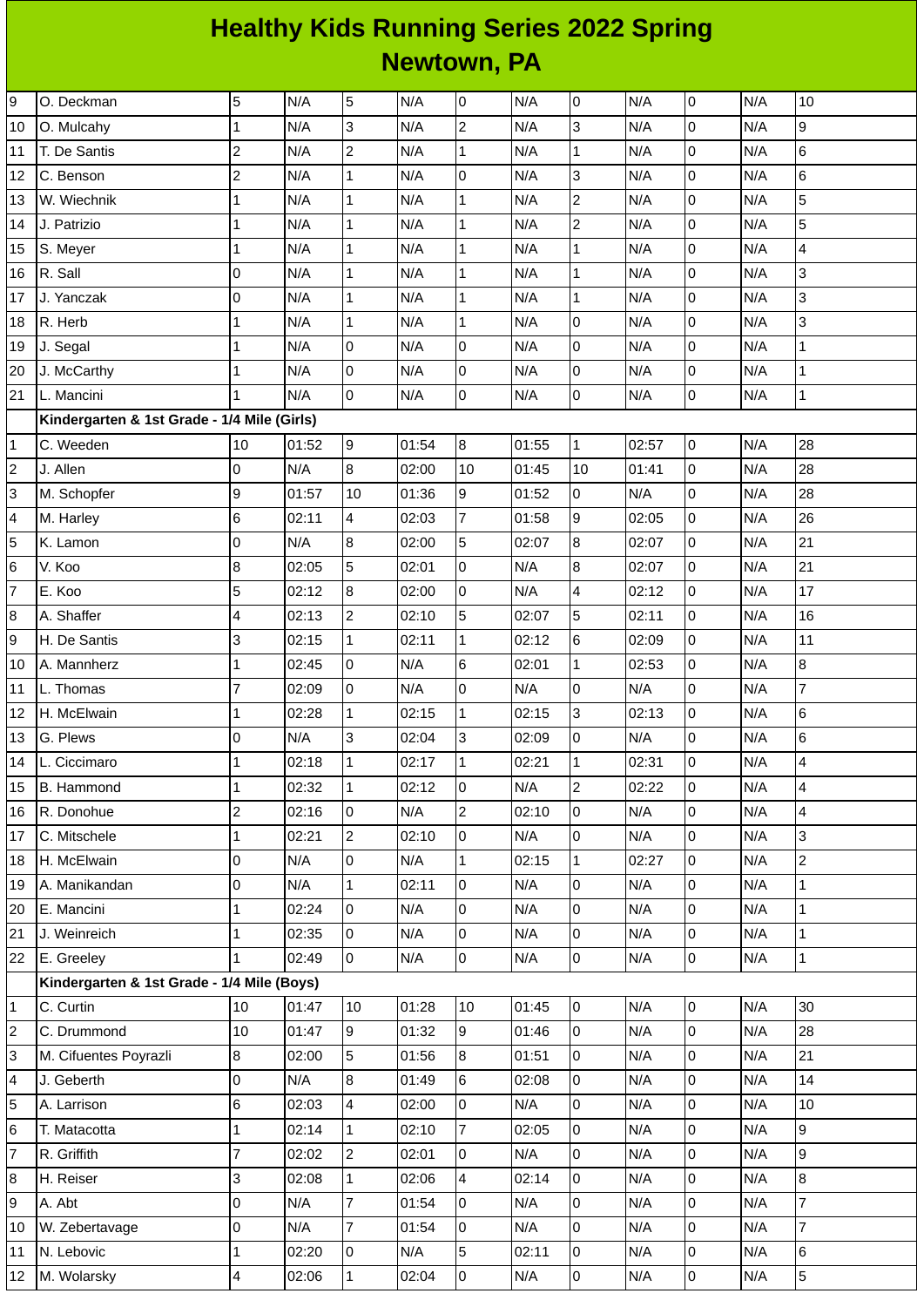## **Healthy Kids Running Series 2022 Spring Newtown, PA**

| 13             | S. Ritter                          | 5                        | 02:04 | 0              | N/A   | 0              | N/A   | $\overline{0}$ | N/A   | $\overline{0}$ | N/A | 5              |
|----------------|------------------------------------|--------------------------|-------|----------------|-------|----------------|-------|----------------|-------|----------------|-----|----------------|
| 14             | R. Griffith                        | 0                        | N/A   | 4              | 02:00 | $\pmb{0}$      | N/A   | $\overline{0}$ | N/A   | $\overline{0}$ | N/A | 4              |
| 15             | A. Vohra                           | $\overline{c}$           | 02:11 | $\mathbf 1$    | 02:09 | 0              | N/A   | $\overline{0}$ | N/A   | $\overline{0}$ | N/A | 3              |
| 16             | P. Maro                            | 0                        | N/A   | 0              | N/A   | 3              | 02:55 | $\overline{0}$ | N/A   | $\overline{0}$ | N/A | 3              |
| 17             | H. Smith                           | $\mathbf{1}$             | N/A   | $\mathbf{1}$   | N/A   | 0              | N/A   | $\overline{0}$ | N/A   | $\overline{0}$ | N/A | $\overline{c}$ |
| 18             | D. Falkow                          | 1                        | N/A   | $\mathbf{1}$   | 02:10 | 0              | N/A   | $\overline{0}$ | N/A   | $\overline{0}$ | N/A | $\overline{c}$ |
| 19             | A. Jaffe                           | $\mathbf 1$              | 02:19 | $\mathbf{1}$   | 02:15 | 0              | N/A   | 0              | N/A   | $\overline{0}$ | N/A | $\overline{c}$ |
| 20             | <b>B.</b> Schuman                  | $\mathbf 1$              | 04:20 | $\mathbf{1}$   | 04:13 | $\mathsf{O}$   | N/A   | $\overline{0}$ | N/A   | $\overline{0}$ | N/A | $\overline{c}$ |
| 21             | L. Sheehy                          | 0                        | N/A   | $\mathbf{1}$   | 04:10 | 0              | N/A   | 0              | N/A   | $\overline{0}$ | N/A | $\mathbf{1}$   |
| 22             | L. Thomas                          | $\mathbf{1}$             | 02:17 | $\overline{0}$ | N/A   | 0              | N/A   | $\overline{0}$ | N/A   | $\overline{0}$ | N/A | $\mathbf 1$    |
|                | 2nd & 3rd Grade - 1/2 Mile (Girls) |                          |       |                |       |                |       |                |       |                |     |                |
| $\mathbf{1}$   | L. Schopfer                        | 10                       | 03:46 | $\overline{7}$ | 03:59 | $\overline{7}$ | 03:57 | $\overline{0}$ | N/A   | $\overline{0}$ | N/A | 24             |
| $\overline{c}$ | N. McFarland                       | $\overline{0}$           | N/A   | 10             | 03:46 | 0              | N/A   | 10             | 03:30 | $\overline{0}$ | N/A | 20             |
| 3              | M. Hodgson                         | 8                        | 04:07 | 5              | 04:03 | 6              | 04:00 | $\overline{0}$ | N/A   | $\overline{0}$ | N/A | 19             |
| 4              | S. Vyas                            | 0                        | N/A   | $\overline{0}$ | N/A   | 10             | 03:27 | $8\,$          | 04:50 | $\overline{0}$ | N/A | 18             |
| 5              | M. Boland                          | 0                        | N/A   | 9              | 03:47 | 9              | 03:39 | $\overline{0}$ | N/A   | $\overline{0}$ | N/A | 18             |
| 6              | L. McFarland                       | 0                        | N/A   | 8              | 03:48 | 0              | N/A   | 9              | 03:45 | $\overline{0}$ | N/A | 17             |
| $\overline{7}$ | A. Mancini                         | 0                        | N/A   | 6              | 04:02 | 8              | 03:56 | 0              | N/A   | $\overline{0}$ | N/A | 14             |
| 8              | C. Osbeck                          | $\overline{7}$           | 04:08 | $\mathsf 0$    | N/A   | 6              | 04:00 | $\overline{0}$ | N/A   | $\overline{0}$ | N/A | 13             |
| 9              | S. Fein                            | $\mathbf{1}$             | 07:00 | $\mathbf{1}$   | 05:02 | $\mathbf 1$    | 06:19 | $\overline{7}$ | 06:35 | $\overline{0}$ | N/A | 10             |
| $10\,$         | <b>B.</b> McCarthy                 | 9                        | 04:06 | $\overline{0}$ | N/A   | 0              | N/A   | $\overline{0}$ | N/A   | $\overline{0}$ | N/A | 9              |
| 11             | S. Salsman                         | 6                        | 04:09 | $\mathsf 0$    | N/A   | 0              | N/A   | $\overline{0}$ | N/A   | $\overline{0}$ | N/A | 6              |
| 12             | O. Greeley                         | $\mathbf 1$              | 04:64 | $\overline{0}$ | N/A   | 4              | 04:11 | $\overline{0}$ | N/A   | $\overline{0}$ | N/A | 5              |
| 13             | E. Catania                         | $\overline{c}$           | 04:37 | 0              | N/A   | 3              | 04:31 | $\overline{0}$ | N/A   | $\mathsf 0$    | N/A | 5              |
| 14             | F. Heilig                          | 5                        | 04:11 | $\overline{0}$ | N/A   | 0              | N/A   | $\overline{0}$ | N/A   | $\overline{0}$ | N/A | 5              |
| 15             | L. Dreby                           | 0                        | N/A   | 4              | 04:07 | 0              | N/A   | 0              | N/A   | $\overline{0}$ | N/A | 4              |
| 16             | C. Farrell                         | $\overline{\mathcal{L}}$ | 04:15 | $\mathsf 0$    | N/A   | 0              | N/A   | $\overline{0}$ | N/A   | $\mathsf 0$    | N/A | 4              |
| 17             | S. Formato                         | 1                        | 04:53 | $\mathbf 1$    | 05:00 | $\mathbf 1$    | 04:59 | 0              | N/A   | 0              | N/A | 3              |
| 18             | C. Curtin                          | 0                        | N/A   | 3              | 04:10 | l0             | N/A   | $\overline{0}$ | N/A   | $\overline{0}$ | N/A | 3              |
| 19             | V. McCarthy                        | 3                        | 04:33 | 0              | N/A   | 0              | N/A   | $\overline{0}$ | N/A   | $\overline{0}$ | N/A | 3              |
| 20             | E. Regan                           | $\mathbf 1$              | 07:12 | $\mathbf{1}$   | 06:30 | 0              | N/A   | O              | N/A   | $\overline{0}$ | N/A | $\overline{c}$ |
| 21             | S. Quinn                           | 0                        | N/A   | 0              | N/A   | $\overline{c}$ | 04:37 | $\overline{0}$ | N/A   | $\overline{0}$ | N/A | $\overline{c}$ |
| 22             | A. Mitschele                       | $\Omega$                 | N/A   | $\overline{c}$ | 04:15 | l0             | N/A   | $\overline{0}$ | N/A   | $\overline{0}$ | N/A | $\overline{2}$ |
|                | 2nd & 3rd Grade - 1/2 Mile (Boys)  |                          |       |                |       |                |       |                |       |                |     |                |
| 1              | L. Strongin                        | 9                        | 03:50 | 9              | 03:50 | g              | 03:57 | $\overline{9}$ | 03:40 | $\overline{0}$ | N/A | 36             |
| $\overline{c}$ | J. McFarland                       | 0                        | N/A   | 10             | 03:45 | $10\,$         | 03:50 | 10             | 03:27 | $\overline{0}$ | N/A | 30             |
| 3              | W. Ritter                          | 10                       | 03:47 | $\overline{7}$ | 03:52 | 0              | N/A   | 8              | 03:50 | $\overline{0}$ | N/A | 25             |
| 4              | J. Votava                          | 6                        | 05:06 | 8              | 03:51 | 8              | 03:59 | $\mathbf{1}$   | 04:52 | $\overline{0}$ | N/A | 23             |
| 5              | R. Carr                            | 8                        | 04:39 | 5              | 04:28 | 0              | N/A   | 6              | 04:46 | $\overline{0}$ | N/A | 19             |
| 6              | J. Orth                            | 5                        | 05:55 | 4              | 04:42 | 0              | N/A   | 5              | 05:52 | $\overline{0}$ | N/A | 14             |
| $\overline{7}$ | C. Mandel                          | 0                        | N/A   | 6              | 04:00 | $\overline{7}$ | 04:12 | $\overline{0}$ | N/A   | $\overline{0}$ | N/A | 13             |
| 8              | G. Schiavoni                       | 4                        | 06:12 | $\overline{0}$ | N/A   | 0              | N/A   | $\overline{7}$ | 04:40 | $\overline{0}$ | N/A | 11             |
| 9              | N. Maurer                          | 0                        | N/A   | $\overline{c}$ | 05:04 | $6\phantom{a}$ | 05:01 | $\overline{0}$ | N/A   | $\overline{0}$ | N/A | 8              |
| 10             | H. Falkow                          | 7                        | 05:00 | 0              | N/A   | 0              | N/A   | 0              | N/A   | $\overline{0}$ | N/A | $\overline{7}$ |
| 11             | A. Mubarak                         | 3                        | 06:17 | 3              | 04:50 | 0              | N/A   | 0              | N/A   | $\overline{0}$ | N/A | 6              |
| 12             | H. Dy                              | $\mathbf{1}$             | 00:01 | $\overline{0}$ | N/A   | 0              | N/A   | $\overline{0}$ | N/A   | $\overline{0}$ | N/A | $\mathbf{1}$   |
|                | 4th & 5th Grade - 1 Mile (Girls)   |                          |       |                |       |                |       |                |       |                |     |                |
| 1              | D. Pavlava                         | 10                       | 07:06 | 9              | 08:10 | 10             | 08:00 | $\overline{9}$ | 07:54 | $\overline{0}$ | N/A | 38             |
| $\overline{c}$ | R. Ensig                           | $\overline{7}$           | 08:51 | $\bf 7$        | 08:47 | 9              | 11:34 | $\overline{7}$ | 10:33 | $\overline{0}$ | N/A | 30             |
|                |                                    |                          |       |                |       |                |       |                |       |                |     |                |